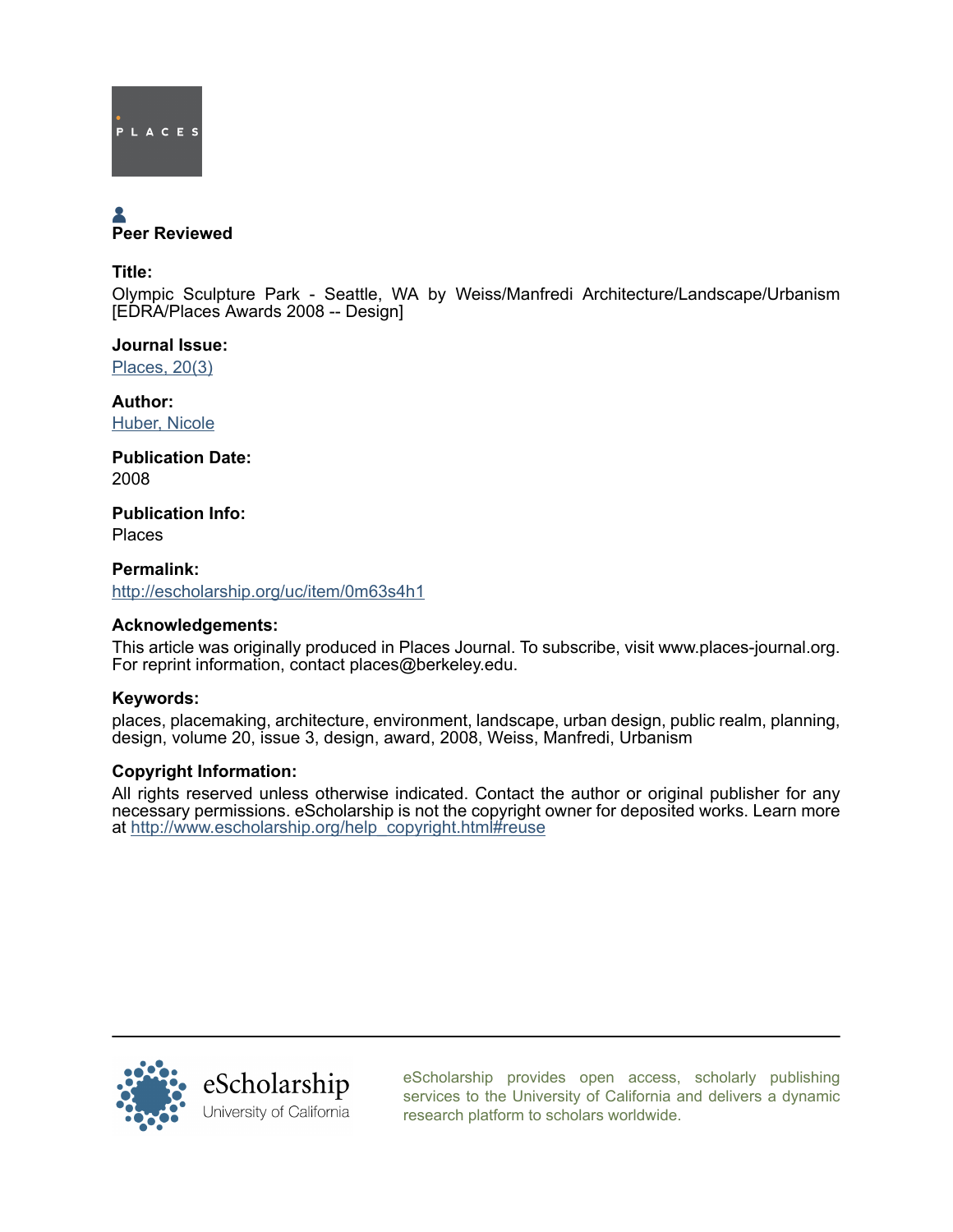## **Olympic Sculpture Park—Seattle, WA**

**Weiss/Manfredi Architecture/Landscape/Urbanism**



When the Seattle Art Museum decided to build a downtown sculpture park in 1996, its plans could be described only as extraordinarily ambitious. The site chosen was an 8.5-acre industrial brownfield incorporating a drop of more than forty feet from street level to the waterfront, sliced into three by active railroad tracks and an arterial road. Yet, in addition to restoring public access to the city's waterfront across this site and establishing it as a pleasant setting for large works of art, the museum imagined bringing it back as a functioning ecosystem. This not only meant dealing with a sixty-year history of contamina-

**Above:** The Olympic Sculpture Park on opening day, view from the north. **Opposite left:** Before construction, the waterfront site included three parcels of land divided by an arterial street and a rail line and dropping forty feet from street level to sea level.

**Opposite right:** The new landform incorporates bridges over Elliott Avenue and the BNSF tracks as part of a Z-shaped path, creating a new infrastructural system layered over existing routes and forms. Photos by Benjamin Benschneider.

tion but also creating sustainable new landforms, nurturing native plantings, reclaiming a section of shoreline, and rebuilding underwater habitat.

Backed by significant operating endowment from the family of Microsoft's former CEO Jon Shirley and large capital donations by others, and with the assistance of the Trust for Public Land, the Seattle Art Museum bought the property in 1999. In 2001, following an international competition, it selected the New York-based architecture firm Weiss/Manfredi as lead designer. According to a recent monograph, the program for the sculpture park fit perfectly with the office's dedication to creating "linkages where separations now exist"—be they conceptual, formal, or professional.<sup>1</sup>

The outcome of this approach and amazing collaboration is now apparent as a continuous Z-shaped folded landscape that bridges the railroad tracks and road, creating a new urban edge that discloses the site's past as a fishing ground, oil depository, and infrastructural corridor; that facilitates its present use as a landscape for sculpture; and that offers a stage for future users and uses.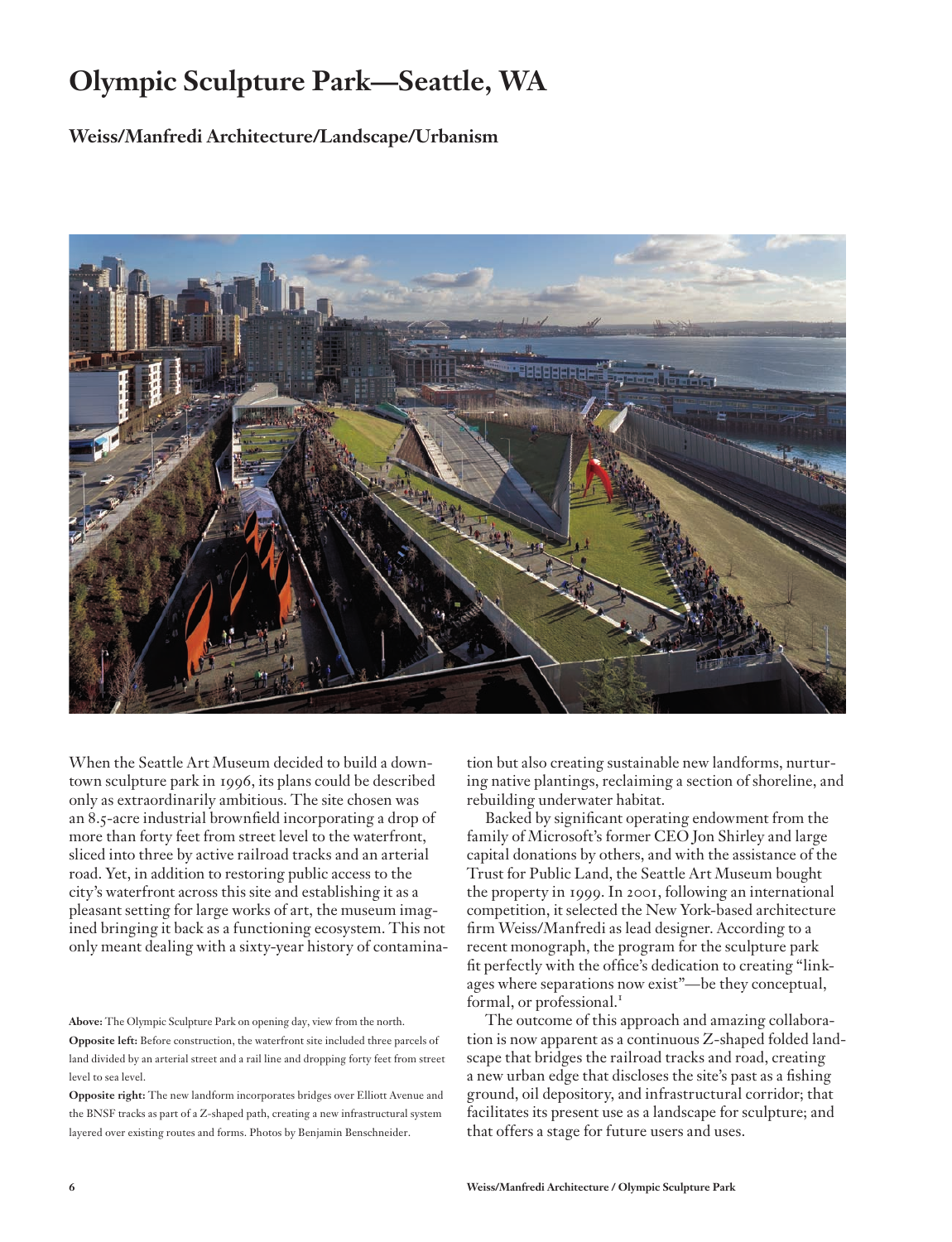

Visitors to the park can experience the new connection between city and bay by means of a path that begins at a street-level pavilion containing a café and exhibition, education, and performance spaces. The path then descends through carefully constructed spaces for art that frame views of the Olympic mountains, to the west, to Mount Rainier, to Seattle's port, and downtown, to the south. Along the way, the path links reconstructions of three indigenous Northwest ecologies: "a dense and temperate evergreen forest lined with ferns; a sloped forest of quaking aspens with seasonally changing characteristics; and a shoreline garden with tidal terraces for salmon habitat and saltwater vegetation."<sup>2</sup>

The design ward recognizes the means by which the Olympic Sculpture Park has created a multiplicity of new linkages: between art and the city, the city and nature, and organic and inorganic form. It also recognizes that the park represents an exemplary strategy of civic placemaking. As one juror emphasized, it is a project with many lessons: "everyone can use it as a example."



#### **A New Topography**

Because of its location, profile, and preexisting structural demands, there were two obvious approaches a design for the sculpture park could have taken: three gardens connected by bridges, or one platform built over the tracks and the road. Instead, Weiss/Manfredi conceived of the site less in terms of its quantifiable limitations than its potential for new qualities of assembly, connection, and orientation. This vision informed their shaping of a complex "artificial topography" of unfolding planes reconnecting the city with its neglected waterfront.

The two principals in the firm, Michael Manfredi and Marion Weiss, have described this approach as one of "recovering" the landscape. According to Manfredi, this retrieval can take the sense of "recovering from an illness"; thus, their work has "therapeutic value for the social and cultural health of the city."<sup>3</sup> As Weiss further emphasizes, industrial brownfields can be approached by "rediscovering them and discovering in them potentials to become part of an urban landscape." This attitude means suggesting additional infrastructures, uses, and public activities.<sup>4</sup>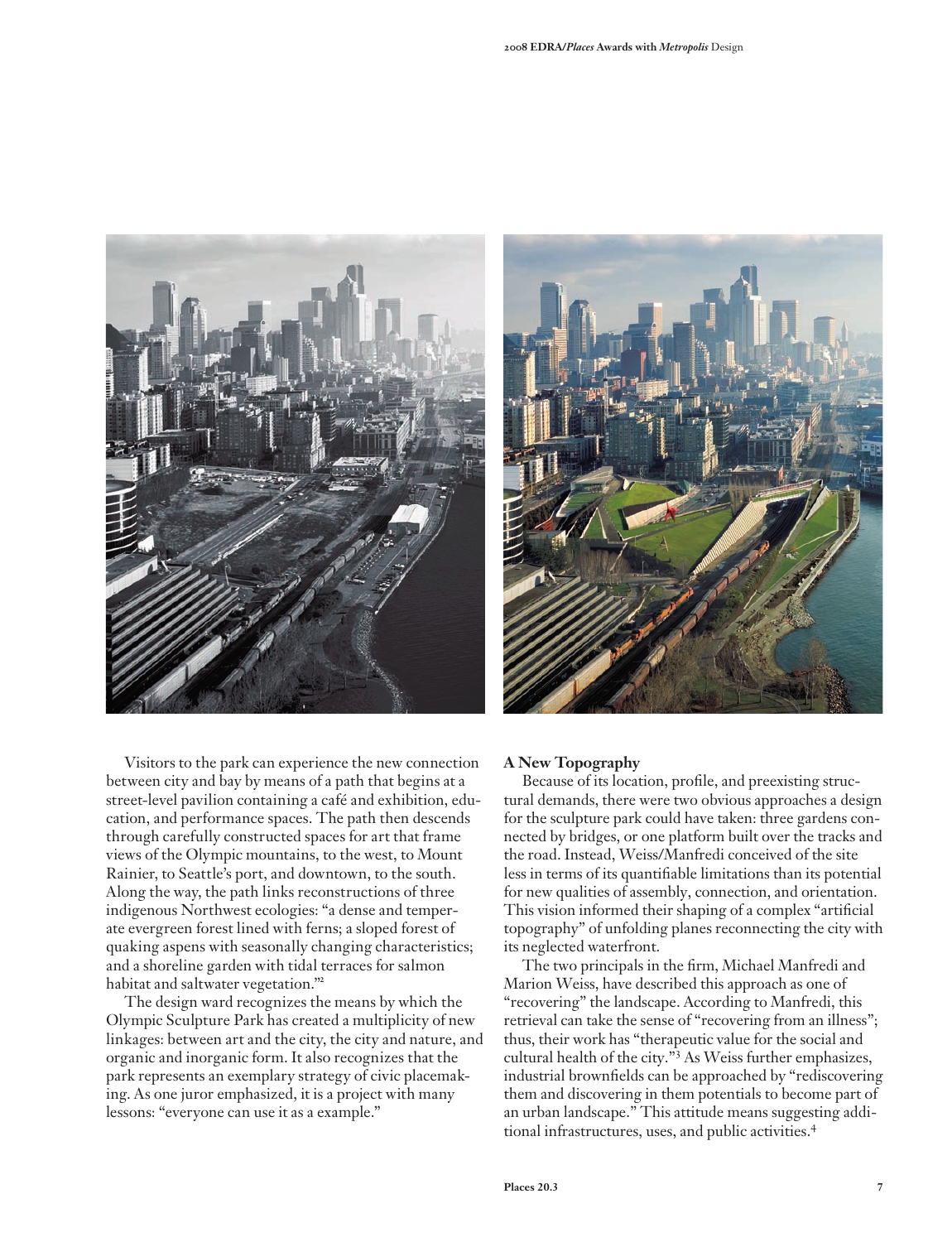

Weiss/Manfredi's interest in recovering and rediscovering brownfields led to the inclusion of work by the firm in "Groundswell: Constructing the Contemporary Landscape," an exhibition at New York's Museum of Modern Art, in April and May of 2005, that addressed reclamation of degraded urban sites as postindustrial public spaces.<sup>5</sup> It also resonates with the landscape architect and theorist James Corner's call to consider reclamation of landscapes as a critical cultural practice, saving sites from indifference and neglect and rethinking landscape as both an idea and an artifact—as an "active instrument" in shaping contemporary culture.<sup>6</sup>

In pursuing this effort, Weiss/Manfredi often use metaphors of topography and landscape in designing buildings and open spaces that provide new connections and continuities in large-scale urban settings.<sup>7</sup> Conceptually, they join uses traditionally understood in terms of dualisms: art and environment, public and private, technology and culture, architecture and landscape. In this case, the detailed interweaving of built and natural elements generates what one juror called a "park building." Not a building, a bridge, or a landscape, but "all three," the project fuses architecture, engineering, and landscape architecture. Yet, unlike other architects who have tried to blur the lines between disci-

#### **Sample Juror Comments—Olympic Sculpture Park**

**Jane Weinzapfel:** This is a fabulous project. It stands for what this award is about.

**Dennis Frenchman:** It's an extraordinary project. The more I look at it the better it is on so many levels. And you say it can't actually,…but it does! **Jane Weinzapfel:** It engages the public. It transforms an edge of a city that was rough and ready…. **Dennis Frenchman:** And it gets across those tracks in such an incredibly elegant way. It almost doesn't

#### look real.

**Jane Weinzapfel:** And then using those green roofs as spaces….

**Dennis Frenchman:** It's beautiful. It's a park building. But also the placement of the sculpture is breathtaking. So it also works on that level of what the program was. So I think for the connections to the waterfront alone….

**Jane Weinzapfel:** It is, in my mind, so far above

everything else here that it is almost like putting other things with it is troubling. And the others are really good things, but they are not this continuum of experience and metaphor and physical connection like this is.

**Susan Szenasy:** So we have a winner. It just hits every level: it's waterfront, it's planning, it's architecture, it's art. It brings together a community. It is all of those things that we are looking for that are really important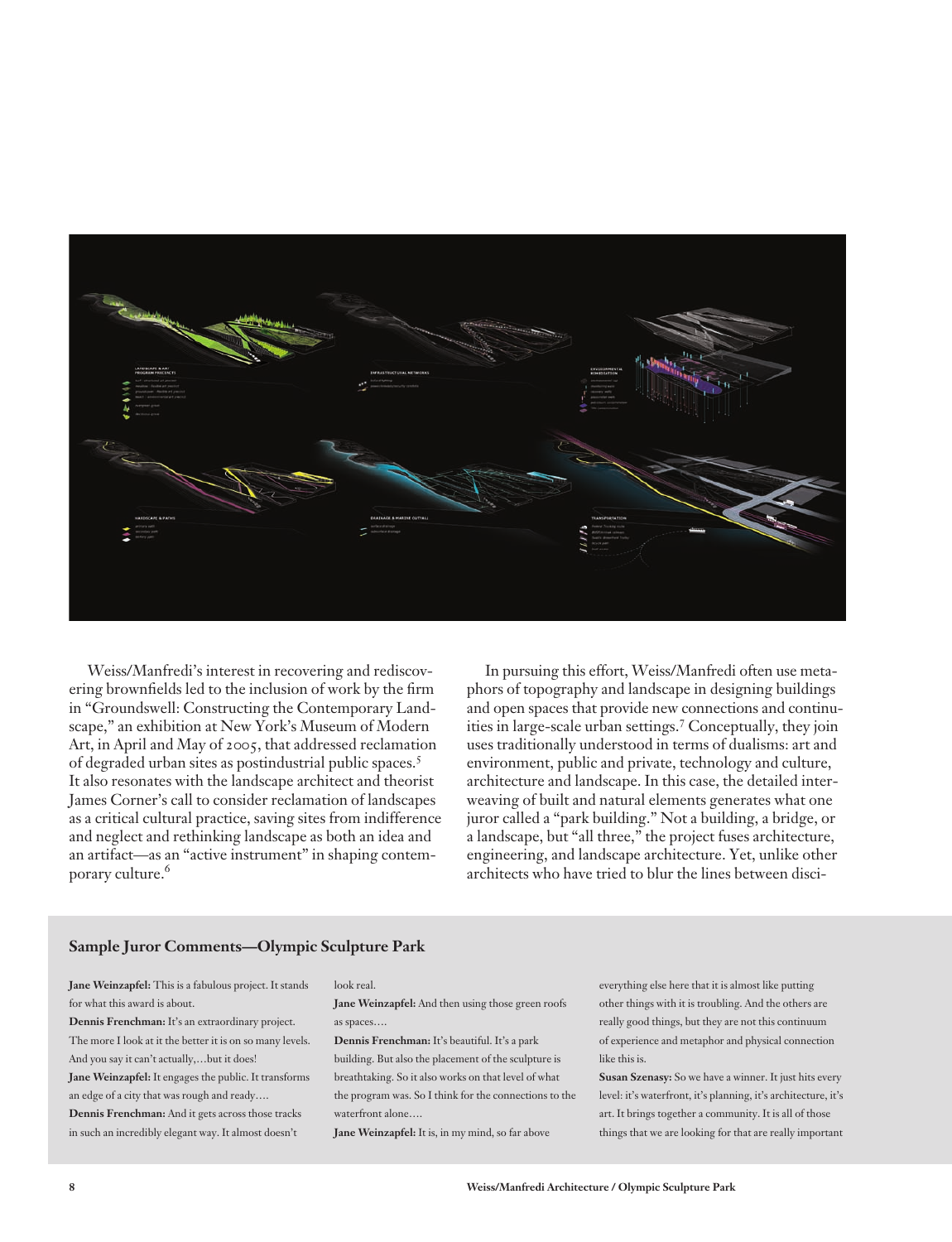plines, Weiss/Manfredi has, as one critic noted, "knitted them together," making visible the seams and the stitches.<sup>8</sup>

The park thus is a "completely invented landform," Weiss has said.9 Its sequence of tilted planes emphasizes the juxtaposition of hard-wired landscapes to a series of discrete naturalistic environments. The path through these establishes not only an experiential infrastructure but also a technological one that serves as a route for networks of lighting, power, security conduits, and teledata. This matrix will allow future art installations to integrate digital media and bridge an additional dichotomy: between physical and virtual space.

### **From Excavation to Cultivation**

In applying ideas of recovery and rediscovery to the sculpture park site, Weiss/Manfredi also built on Seattle's rich history of land reclamation. But it did so in a way that is as much a commentary on as a continuation of that tradition.

What first attracted settlers to Seattle was Elliott Bay's sheltered anchorage. But the mud flats at the mouth of the Duwamish River and the bluffs that extended out along both sides of the bay required substantial modification before a city and a seaport could be built there. Beginning in 1854, parts of Elliott Bay were filled with rocks to extend the shoreline away from the bluffs. By 1875, the lumber baron Henry Yesler had also filled the bay's tidal mud flats with sawdust. Such processes continued for years: from 1898 to 1930, sixty hilly sites were leveled and the soil used to build the present port and downtown waterfront. These alterations, called the "Denny Regrade," were capped by completion of a continuous seawall, in 1934.

Whereas these past urban transformations facilitated industrialization, the Olympic Sculpture Park promotes a decidedly postindustrial vision. From 1910 to the 1970s, the site was owned by the Unocal corporation and used as an oil transfer facility. Throughout the 1990s its cleanup

included the removal of 117,000 tons of contaminated soil and 15,000 liters of petroleum. This was followed by the capping of the site with 200,000 cubic yards of fill, 93,000 of them generated by excavation for the extension of the downtown Seattle Art Museum.

Weiss/Manfredi believe processes of excavation and cultivation are closely related. Together, they allow for urban-reclamation designs that build on models of agricultural practice by managing land and water as productive resources. In urban areas, this effort involves integrating natural characteristics of a site such as temperature, sunlight, and rainfall with the structural logic of drainage systems, utility lines, and transportation infrastructure.<sup>10</sup>

A hybrid of nature, culture, technology, and art, the foundations of the park are a modular system of retaining walls that bisect and dissect the site's geological and historical layers, anticipating ways it may shift and settle as the result of natural forces in this seismically active area. Working upward, the design responds to the site's other needs: hydrological, tectonic, and biological. Thus, the subsurface literally informs the surface, serving as "a choreography, a script."<sup>11</sup>

More specifically, the park's hydrological infrastructure consists of roofs and terraces that collect rainwater and use planting to slow runoff, allowing it to percolate through the soil. From there, it is collected in a drainage system leading, untreated, into Elliott Bay without being contaminated by the site's industrial residues and without creating erosion paths.

**Opposite:** Each layer of the park meets distinctly different demands. Art, landscape, and infrastructure are superimposed over remediation systems, drainage collection, and existing transportation routes. Incorporating nearly two miles of subsurface power, teledata, and water lines, these layers create a resilient and flexible framework for future art installations. Diagrams by Weiss/Manfredi.

#### in public space.

**Jane Weinzapfel:** And everyone can use it as an example. It is already being used with other cities to promote change.

**Fritz Steiner:** The connection from the city to the waterfront is through a difficult topography. It is just terrific.… Here, I think, also—we were talking about accessibility—although it's not featured, just the way you get people down in wheelchairs is well

#### thought-out.

**Dennis Frenchman:** I like the fact that it actually fuses together the architecture and the landscape.… They turn this bridge, which is an engineering feature, into something which is both a building and a landscape. I think that is tremendously instructive for cities. And that is what we have to be doing in order to be sustainable. So it's neither a building, a bridge, or a landscape; it's all three. There is a lot of media too.

**Jane Weinzapfel:** And it is experienced landscape and experienced architecture. Experienced city. It's poetic. **Dennis Frenchman:** It's dramatic. If only we had this level of sophistication in the Central Artery [project in Boston].

**Jane Weinzapfel:** Yes.

**Dennis Frenchman:** I think it is a wonderful project.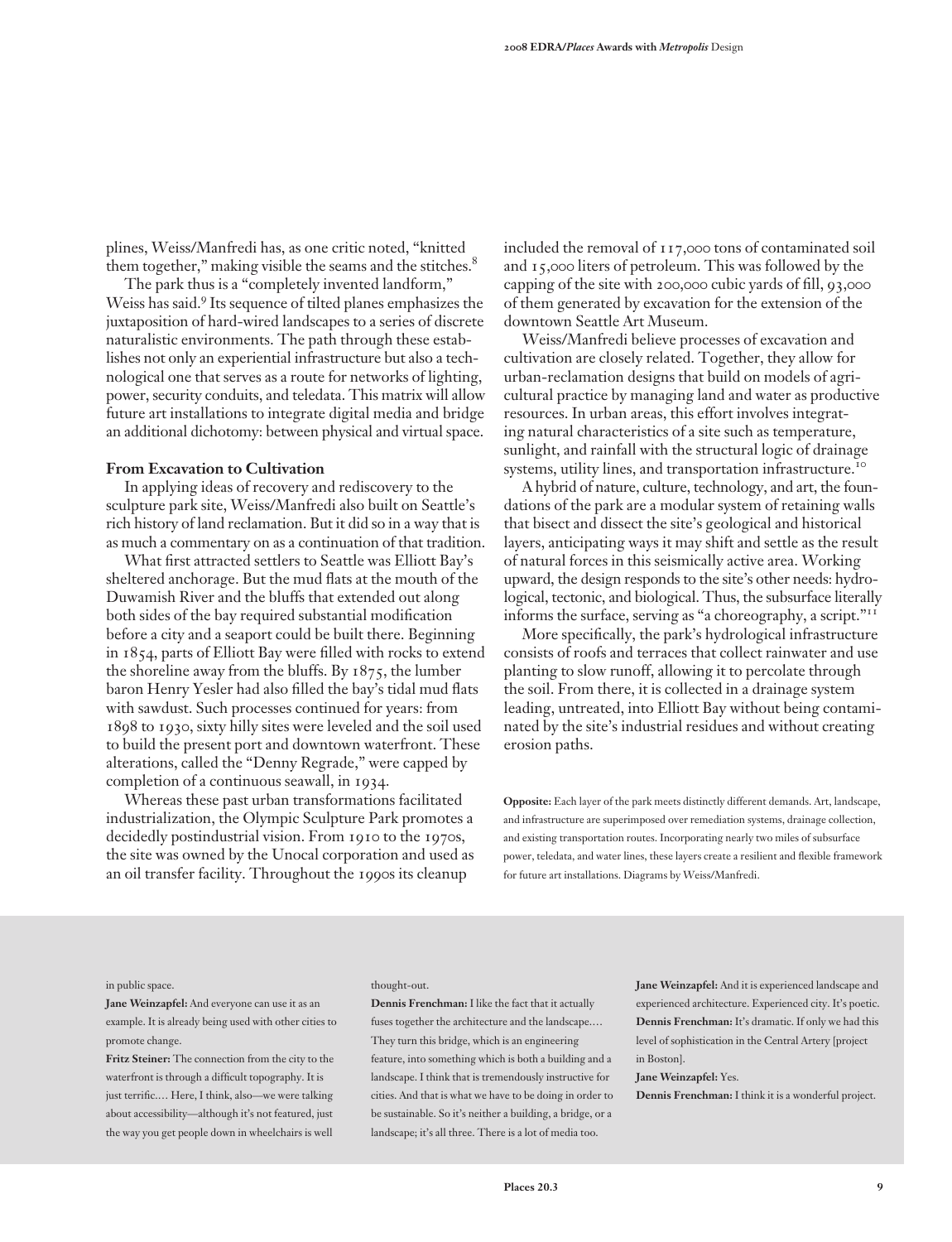

Tectonically, the terraces were constructed with eighteen-inch-deep layers of soil separated by geotextile fabric. This mechanically stabilized earth stretches horizontally to a maximum depth of twenty feet under much of the park.

Biological concerns on the site go beyond new plantings of native trees, understory vegetation, and groundcovers, to include restoration of a section of shoreline to its preurban state. Offshore, this restoration involved reinforcing existing seawall shelves with a submerged buttress, creating new aquatic habitat; on land, it has meant creating a new pocket beach, with associated plantings. The combination of the 1,200-foot-long habitat bench and the pocket beach significantly improves salmon habitat in the bay.

Such concern for infrastructural layers reflects what the architect, educator, and dean of the Harvard Graduate School of Design, Mohsen Mostafavi, has called Weiss/ Manfredi's "geological architecture."12 The geological fold characterizes not only the park's design but also its name, which refers to the snowcapped Olympic Mountains, which provide a picturesque backdrop across Puget Sound.

**Above:** Park pavilion and garage entry at Broad Street. Photo by Benjamin Benschneider.

#### **Art, Architecture, and Environment**

A recent dialogue organized at the sculpture park emphasized the relation between art and environment, challenging their traditionally dualistic relation and underscoring the importance of art in raising environmental awareness.<sup>13</sup> That dialogue also illustrated the shift in the Seattle Art Museum's architectural vision. When the museum moved from its 1933 Art Deco building, in Volunteer Park, to downtown, in 1991, it chose Robert Venturi as its architect. From Venturi's design through the 2006 downtown extension by Allied Works Architecture to Weiss/Manfredi's Sculpture Park, the museum's vision has been transformed from one informed by pop art to one framed by land art.

Land art both comments on the environmental impact of industrialization and challenges art's disciplinary boundaries. As the art historian Rosalind Krauss has pointed out, work by artists such as Donald Judd, Richard Serra, Robert Smithson, Richard Long, and Michael Heizer admit "into the realm of art two terms that had formerly been prohibited from it: *landscape* and *architecture*…."14 This shift radically expands the field of art practice to include operations previously thought to belong only within these adjoining fields.

However, where land art first brought artwork out of the museum into the landscape, the Olympic Sculpture Park